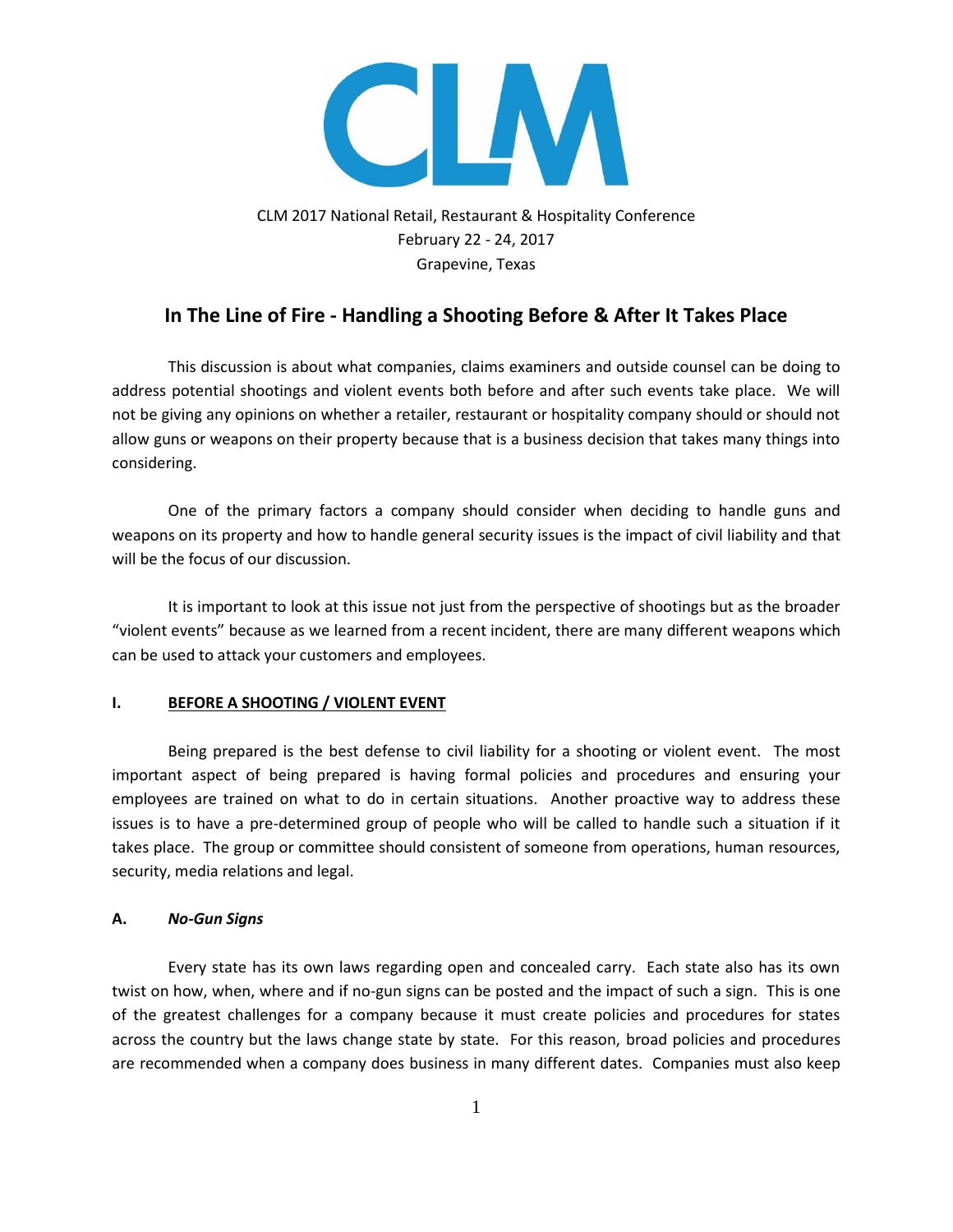up to date on the changing laws around the country and a handout will be provided which provides a summary of each state's current open and concealed carry laws, as well as a summary of the each state's laws for negligence based on the criminal act of a third party.

# **1. Decision on whether to post no-gun signs and how it will impact company and future incidents and litigation**

Currently companies are taking three different approaches to allowing guns on their property: (1) comply with state law which means allowing the open and concealed carrying of guns where allowed by law in that state; (2) not allowing guns on the property with the use of no-gun signs; and (3) an informal request for guns not to be allowed on the property without the posting of no-gun signs. The first two approaches are most consistent with a company that has formally addressed the issue and developed a decision that is best for the company. The third tends to be used where companies do no want to take either position.

There are many non-legal / civil litigation issues that arise and impact a company when it makes a decision on whether to allow guns on its property or not. The legal department will have an opinion based on civil liability but there are many other factors that are highly relevant in this analysis and should be addressed. In the end, a company should have a logical explanation for its position, policies and procedures.

From a civil liability perspective, when making the decision on what approach to take as to guns on the property, the company needs to think about how the policy could be used against it if there is a shooting or violent incident on its property. The policies and procedures should not be too broad or too narrow and they should not create duties on company employees that are unrealistic. Once an incident takes place, a company's policies and procedures are one of the most analyzed and criticized piece of evidence.

### **2. Use of no-gun signs – How not to violate each state's law**

Each state has different nuances to their gun laws and we will discuss those nuances and how to develop a program that can be used state by state without violating different state laws.

### **3. Legal impact of no-guns signs**

Depending on the state law, the legal impact both criminally and civilly of using a no-gun sign changes. We will discuss how it changes so companies and claim professionals can decide how and if such signs should be implemented.

### **4. How the use or non-use of no-guns signs can impact a reasonable foreseeability analysis**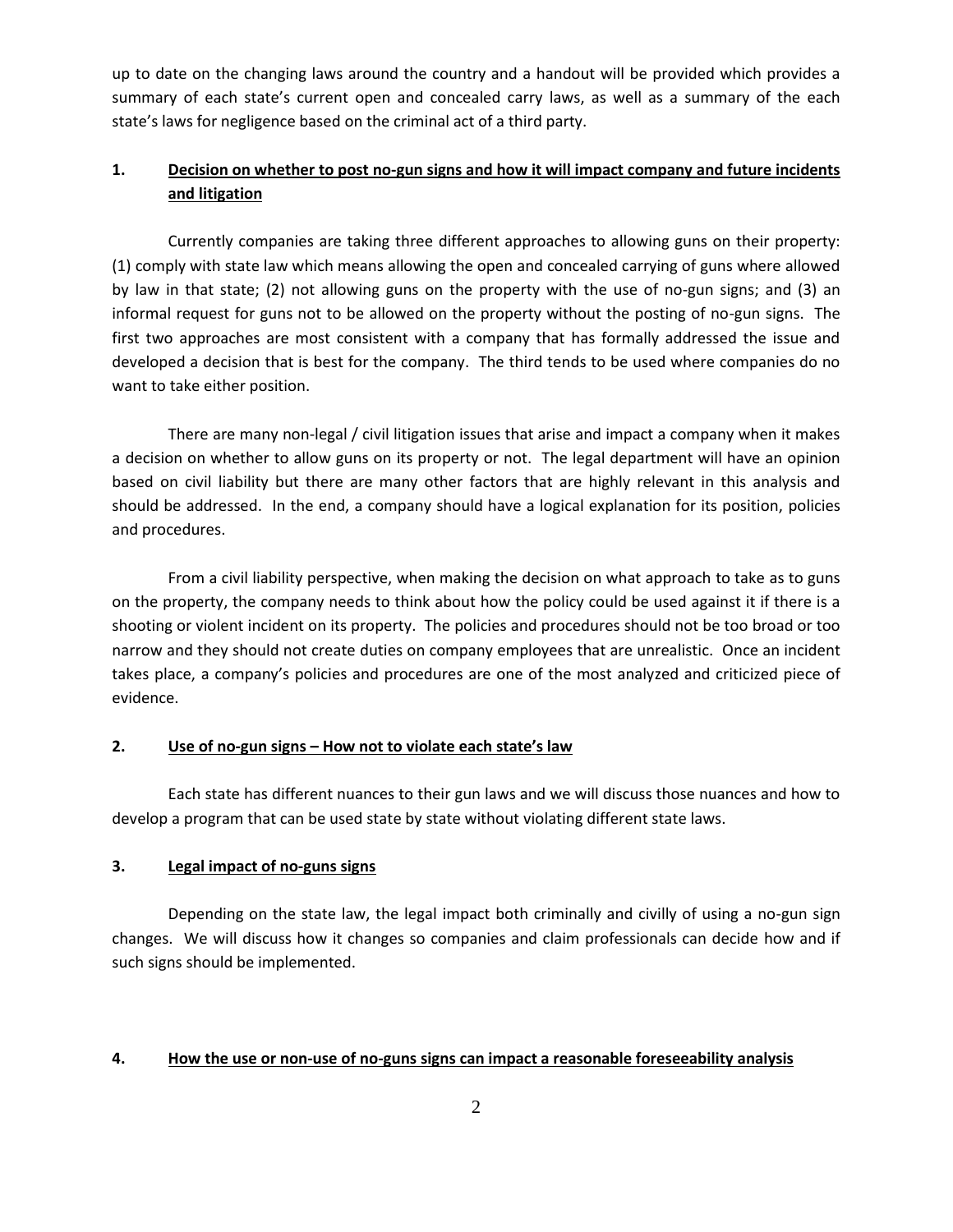The courts have not yet addressed this issue but based on general negligence and criminal acts of third party legal assessments we can evaluate how the courts are likely to view the use or non-use of no-gun signs and how Plaintiff's counsel is likely to argue their impact on reasonable foreseeability. This is an important issue to understand before a shooting or violent event takes place because it helps inhouse counsel and claims professionals determine both policy and how to handle an incident after it occurs.

# **5. Detailed chart will be provided that summarize open and concealed carry laws in every state, along with a summary of each state's criminal acts of third party negligence laws**

An analysis of the open carry, concealed carry and criminal acts of third party negligence laws for every state will be provided as the laws are different state by state.

### *B. Policy Development & Implementation*

Once a company decides how it wants to address potential shootings and violent acts on its property, the company must develop and implement those policies. Insurance and claims examiners must also ensure it understands how a business is handling these issues and ensure there are no coverage issues that arise.

#### **1. Gun/Weapon Possession**

Policies need to be clear as to what, if any, weapons are allowed or prohibited on the property. Each state law differs as to what is a "weapon" and companies do not want to be caught in the nuances of those details.

#### **2. Active Shooter**

How an active shooter or violent person should be handled is something that should be included in company policy. There are many ways this can be addressed and there is training that can be provided to employees for handling these situations.

### **3. Policy Implementation**

Development of these policies is not enough as they must be implemented and taught to employees. Failure to implement a policy can negatively impact a company if an event takes place. Claims professionals need to understand the company policy as well as training and be able to prove employees received the relevant training.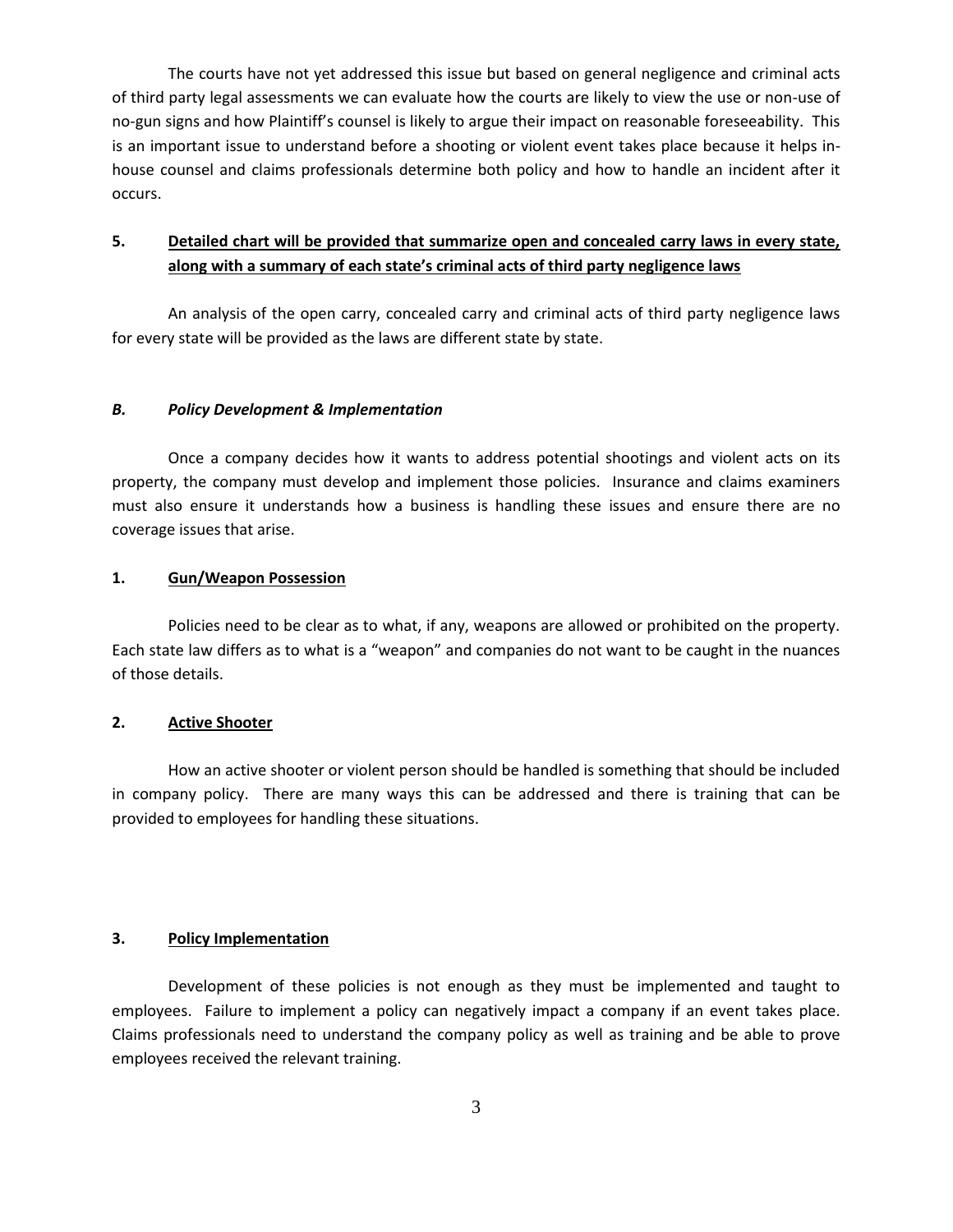#### **II. AFTER A SHOOTING / VIOLENT EVENT**

#### **A.** *Example(s) of Incident*

We will discuss several examples of shootings and violent incidents to help set the stage for our discussion on how to respond to a shooting or violent event after it takes place. Some examples that will be discussed are: (1) Mass murder/shooting of employees at carwash; (2) Employee on-duty throat slash during robbery; (3) Employee off-duty - shot in face by shotgun during robbery; and (4) Customer beaten in common parking lot.

### **B.** *Important Things To Do And Not To Do After An Event*

### 1. Important Things to Do After a Shooting (After Calling the Police)

The following is a list of the types of things a company and its claims professionals should assess to determine if they need to be done after a shooting or violent event:

- a) Secure the store and make certain of the safety of each customer and employee.
- b) After report to proper company representative, first call should be to your lawyer-pick one you have confidence in and put them on the job immediately.
- c) Always assume the violent incident will result in litigation and handle it accordingly.
- d) Follow protocol, if any, established by management including all reports and investigationbut coordinate with your lawyer.
- e) Interview employees and witnesses, as soon as possible after the event, but do not take recorded statement. Prepare sworn declaration for each instead.
- f) Download all video from store for at least one hour before the event until the police clear/release the premises, maintain as part of your file and provide a duplicate to your lawyer.
- g) This is not a slip and fall. If one or more cameras or recording devices were inoperable or not in use, memorialize the reason and all efforts to repair and maintain equipment for the three months before and one month after the event.
- h) Select one person (perhaps two) to provide information to the media so that you can control the output of sensitive information and make certain that person consults with your lawyer and supervisors before the information is provided.
- i) Designate one person to coordinate with police and prosecutors concerning the status of the investigation and prosecution and to respond to questions and/or information requests. Always keep your lawyer updated on these issues.
- j) Begin gathering and securing evidence and information concerning the event, each employee on duty within two hours of the event and your business activities on the date of the event such as work schedules, computer or other time records, personnel files, sweep logs, vendor sign-ins, etc..
- k) Always cooperate with the police agencies, providing them access to the premises, answers to questions, surveillance video, access to witnesses and documentation. Make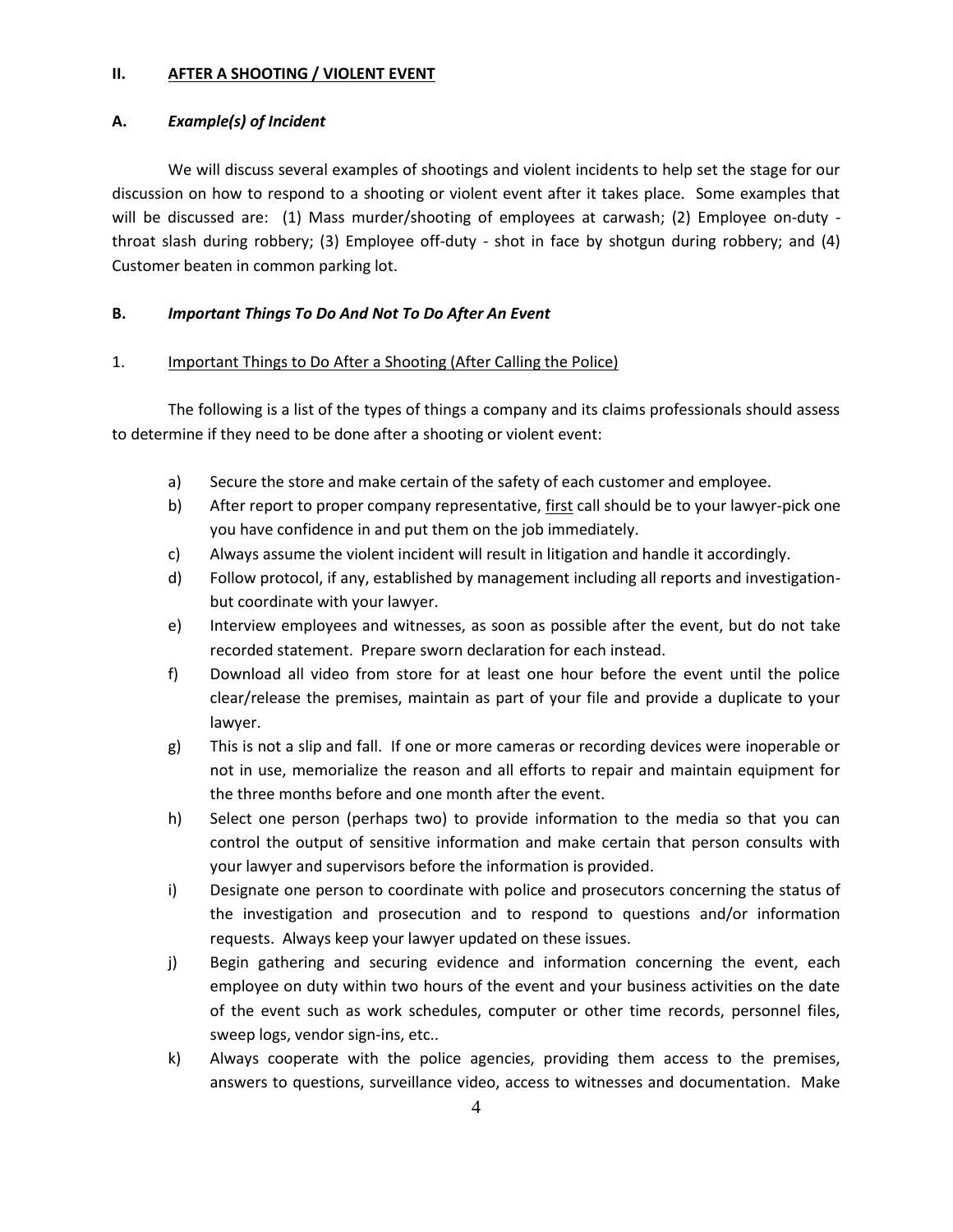certain and get business cards, badge numbers, and other information from as many officers, detectives and other police agency personnel or representatives as possible. The authorities are often a great source of formal or information.

- l) Prosecute and support the prosecution of the tortfeasor to the fullest extent possible, supplying evidence, witnesses and/or other cooperation.
- m) In the event of an injury or death to a customer or an employee, make certain to follow up with them or family members and show sincere concern.
- n) Always photograph and video the scene of the event, but do so under the direction of your lawyer.
- o) Consult with neighboring businesses about video showing the area before and after the incident and possibly witnesses with information about it.
- p) Always try to identify by name, telephone number and address, any customer, employee, vendor or other witnesses.
- q) Always work with your lawyer to preserve any physical evidence not preserved by the investigating police agency and always try to document (catalog, if possible) any evidence created and/or taken from the scene by the investigating police authorities.
- r) Make available to any employee, regardless of whether they were directly or physically harmed by the event, counseling and/or other emotional support or care.
- s) Gather information about what brought the shooting about, i.e. violation of company policy, dispute between lovers, altercation between individuals, gang violence.
- t) Get your expert involved early on to evaluate and guide investigation and defense.
- u) Gather all media reports on event-various services will gather for a fee.
- v) Cooperate with OSHA-Keep your lawyer involved in all aspects of any OSHA or government inquiry.
- w) Refer all inquiries from attorneys to your lawyer.

### 2. Important Things NOT to Do After a Shooting

Just as importantly, there are several things companies and claims professionals should not do after a shooting or violent event takes place:

- a) Do NOT take recorded statements.
- b) Do NOT let anyone other than the designated person speak to the media.
- c) Do NOT allow security video to be destroyed, cycled out or misplaced.
- d) Do NOT have committee, round table discussion or other recorded evaluation of the actions and/or omissions of the store, its management or employees in order to access fault or blame.
- e) Do NOT alter, clean or otherwise destroy any physical evidence or condition at the scene until it is cleared or released by the investigating police authorities and until you have consulted with your lawyer on evidence preservation.
- f) Do NOT make rash (precipitous) personnel decisions—i.e.: terminating, demoting and/or transferring management or other employees - you will need them as witnesses and any